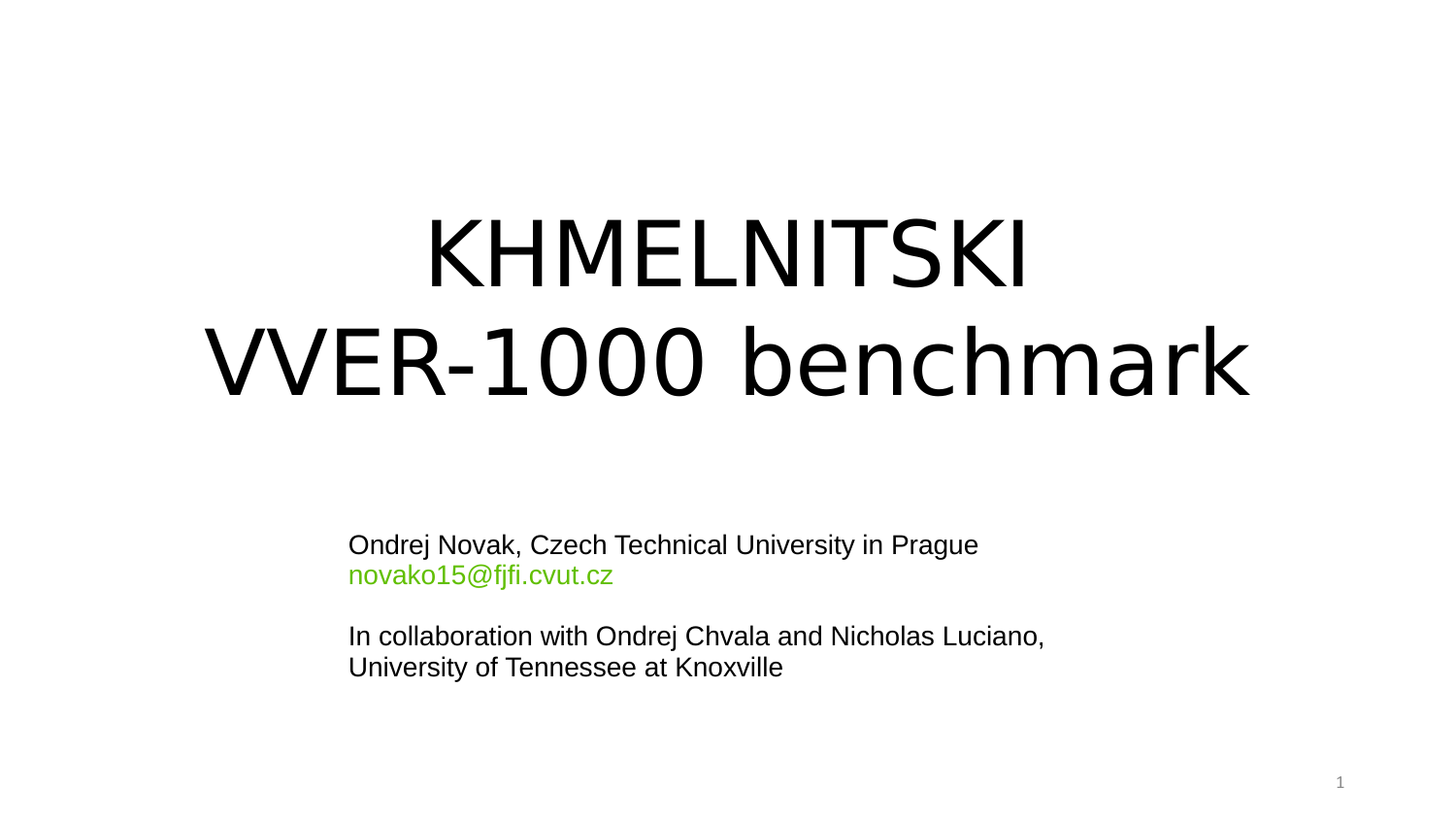#### Fuel assembly

#### • VVER 1000 V-320

| Table 1: The fuel assembly parameter summary |  |
|----------------------------------------------|--|
|----------------------------------------------|--|

| Fa design   | FA type           | Enrichment | $No. of UO2$          | Number of Gd-pins         |
|-------------|-------------------|------------|-----------------------|---------------------------|
|             |                   | $(w/o \%)$ | pins / enrichment     | $(w/\text{o }Gd2O3/235U)$ |
| <b>TVSA</b> | 13AU              | 1.3        | 312 / 1.30            |                           |
| <b>TVSA</b> | 22AU              | 2.2        | 312 / 2.20            |                           |
| <b>TVSA</b> | 30AV5             | 2.99       | 303 / 3.00            | 9(5.0/2.4)                |
| <b>TVSA</b> | 39AWU             | 3.9        | 243 / 4.00; 60 / 3.60 | 9(5.0/3.3)                |
| <b>TVSA</b> | 390GO             | 3.9        | 240 / 4.00; 66 / 3.60 | 6(5.0/3.3)                |
| <b>TVSA</b> | 398GO             | 3.99       | 306 / 4.40            | 6(5.0/3.3)                |
| <b>TVSA</b> | 430G <sub>O</sub> | 4.3        | 240 / 4.40; 66 / 4.00 | 6(5.0/3.6)                |
| <b>TVSA</b> | 439GT             | 4.39       | 306 / 4.40            | 6(5.0/3.6)                |

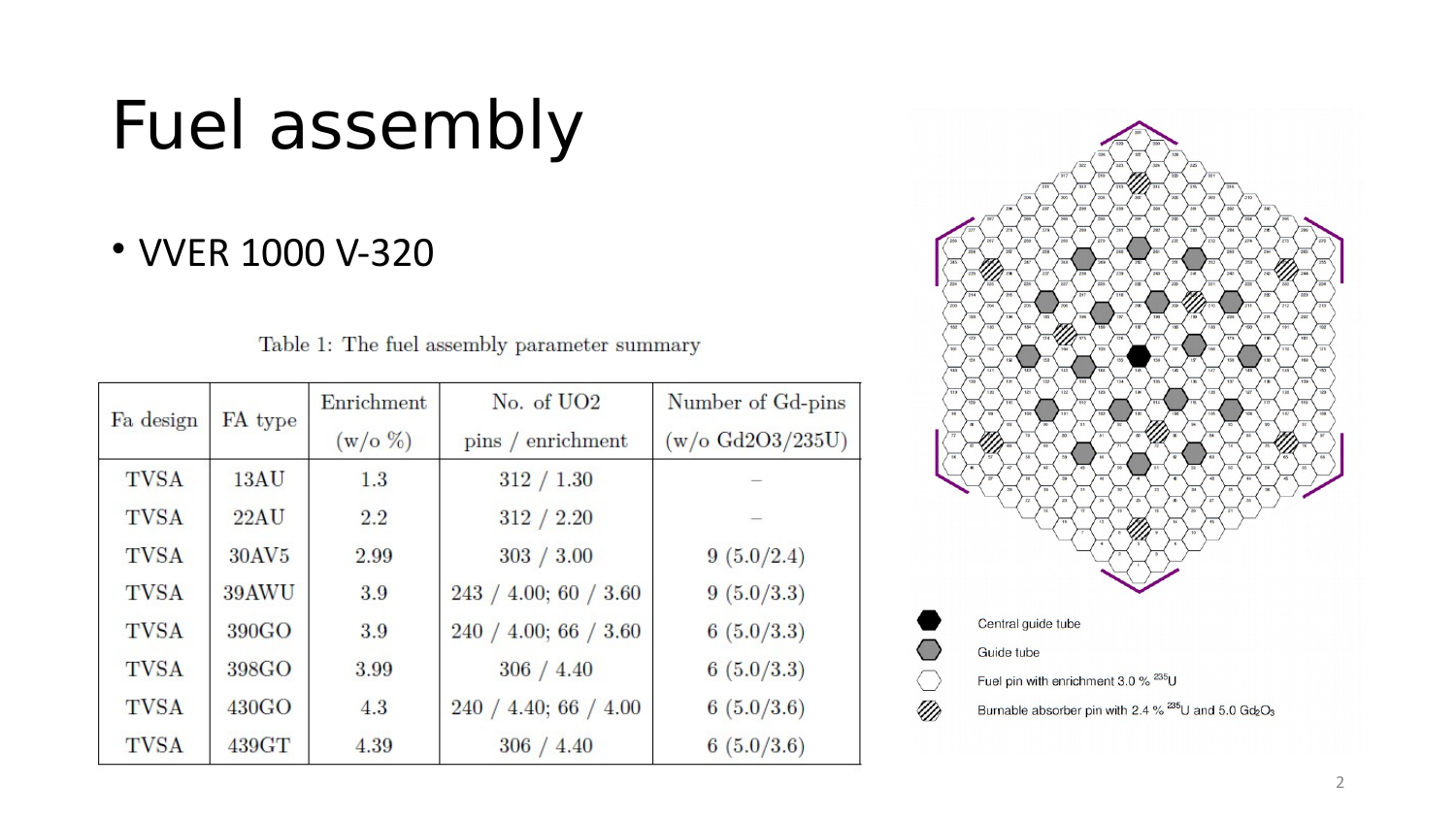# Calculation setting

- 2D model, infinite lattice
- 1 000 000 neutrons per cycle, 125 active cycles and 25 inactive cycles

| Setup name  | pin by pin burnup seuence | libraries    | $#$ radila Gd regions |
|-------------|---------------------------|--------------|-----------------------|
| Nominal     | $\mathbf{n}\mathbf{o}$    | $ENDF/B-VII$ |                       |
| PinBu       | yes                       | $ENDF/B-VII$ |                       |
| <b>JEFF</b> | $\mathbf{n}$              | JEFF3.1.1    |                       |
| <b>lreg</b> | no                        | ENDF/B-VII   |                       |

Table 2: Names and setting of all Serpent calculations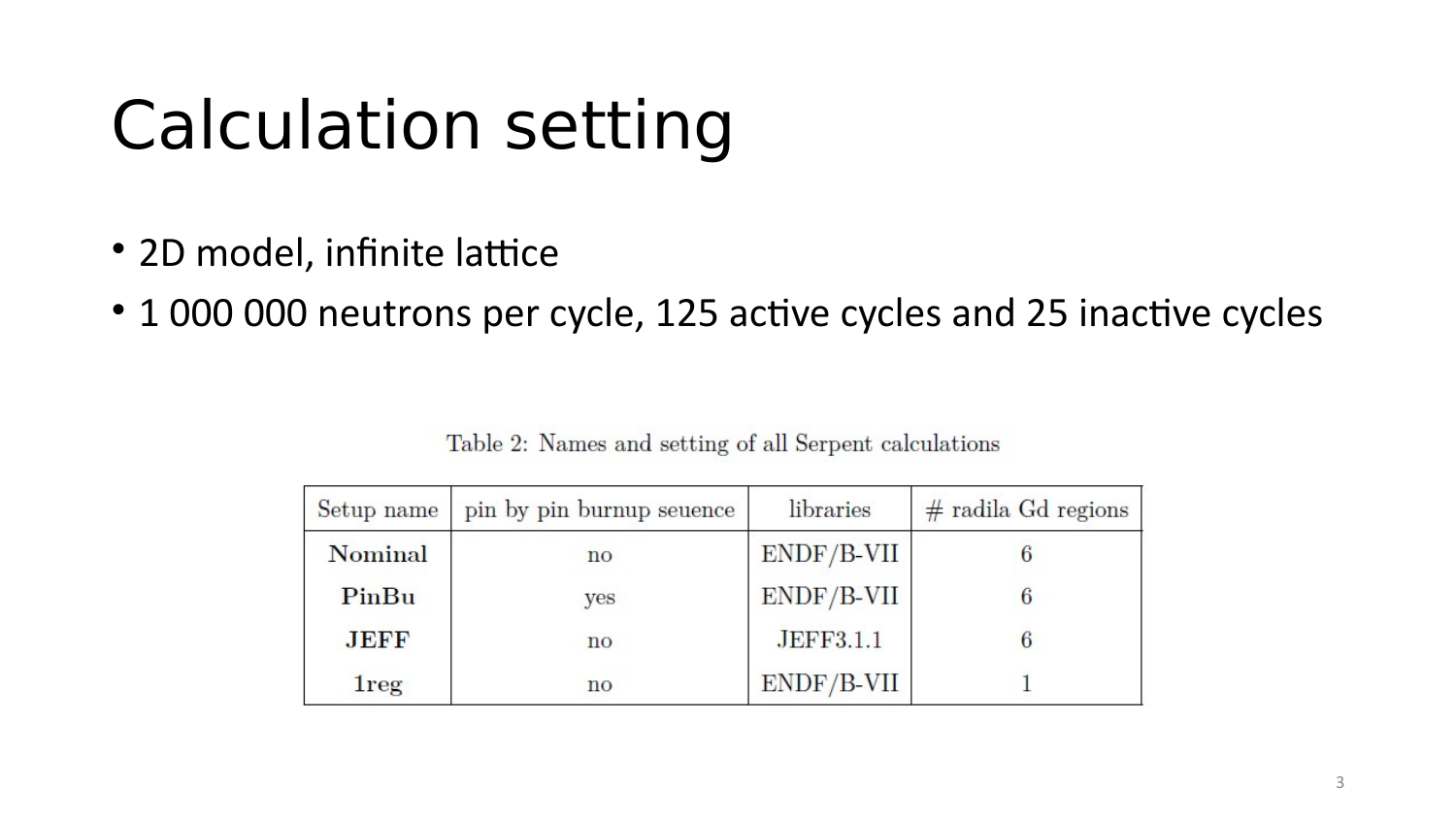#### Results

- Two main characteristic parameters were studied and compared with the published benchmark data
	- 1. Kef
	- 2. Isotopic concentration of selected isotopes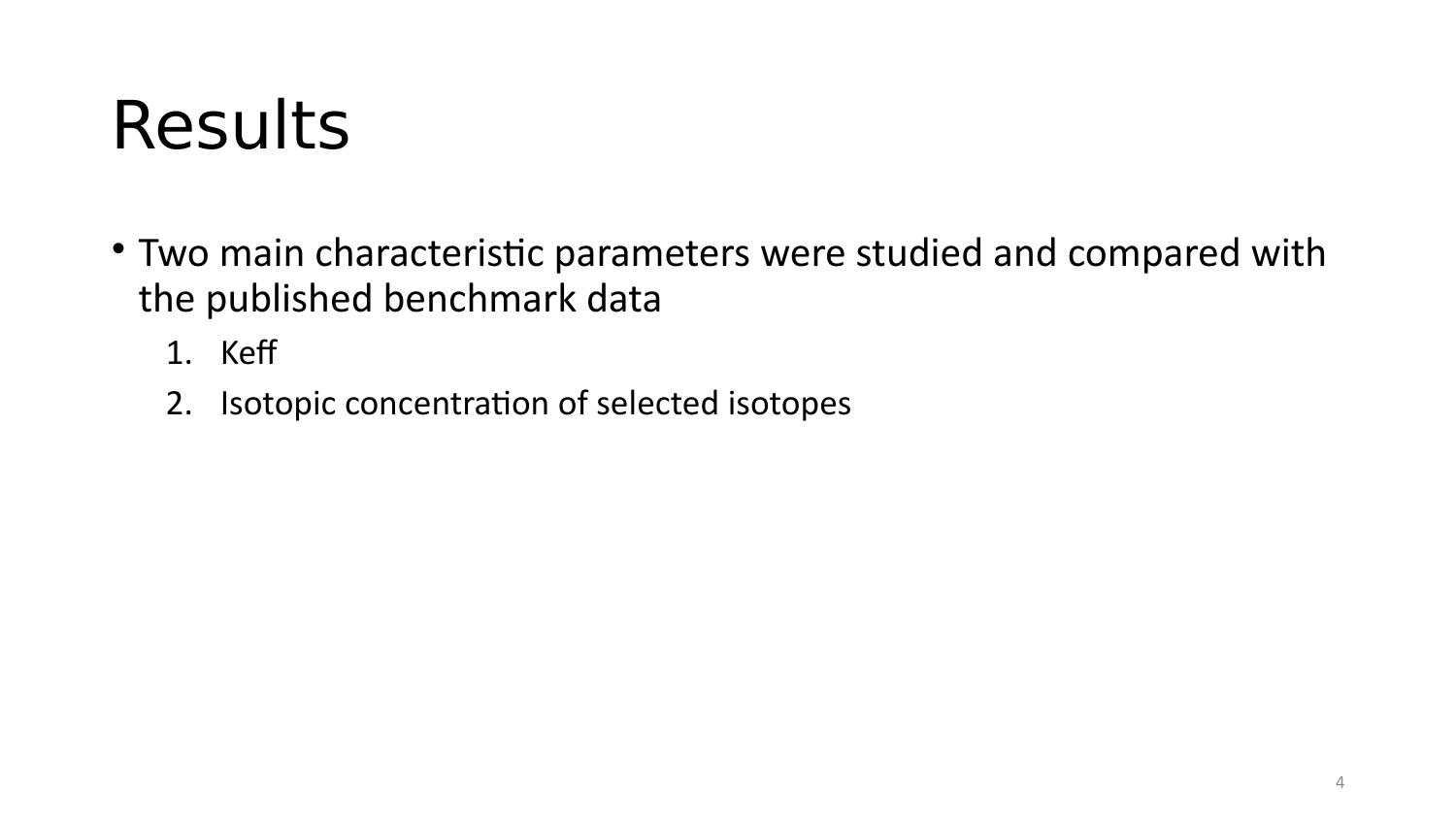#### 13av kef

- The Keff figure shows the keff behavior during burnup
- The discrepancy figures shows detail differences in keff for different codes
- The discrepancy figure without NESSEL shows the diference in results if compared with the average value based only on the CASMO and the HELIOS code
- NESSEL results difer from all other code results



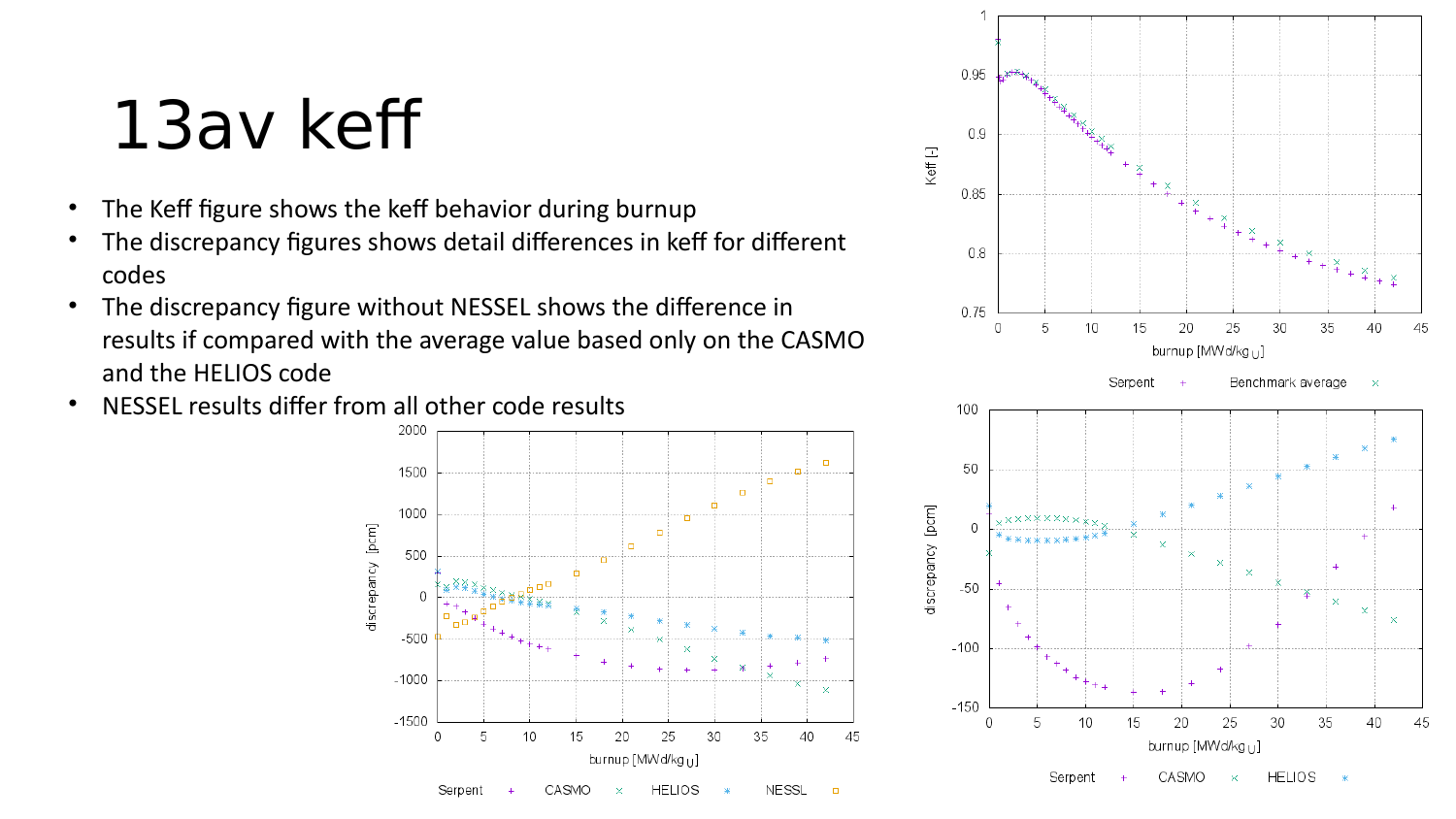#### 30av5 kef

- The keff discrepancy figures for the fuel assembly containing gadolinium pins
- The discrepancy is based on the benchmark average (CASMO, HELIOS and NESSEL)

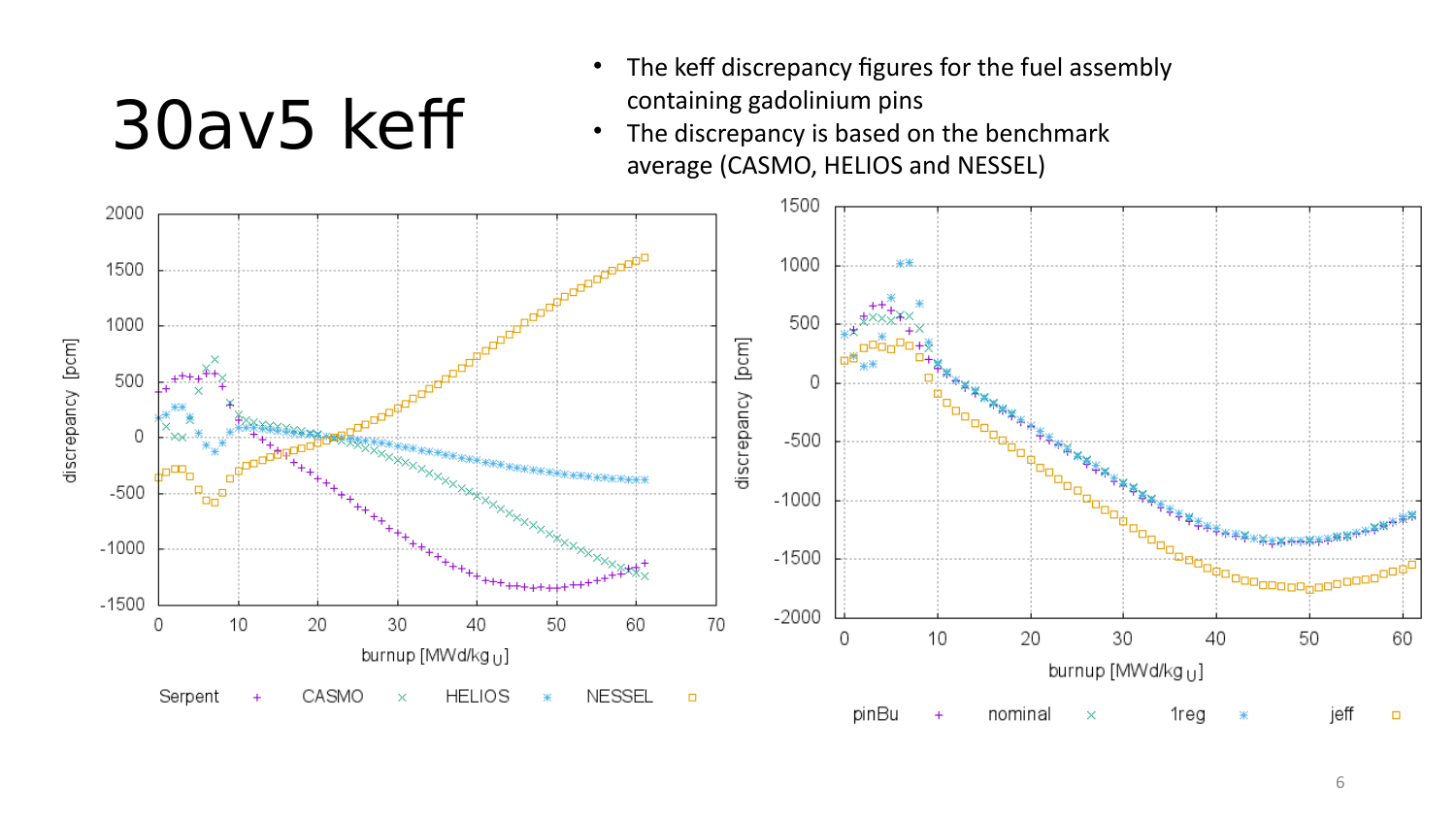30av5 –U 235

- The isotopic concentration discrepancy figures presents the behavior of the 235U during burnup in the 30av5 fuel assembly
- The discrepancy is based on the benchmark average (CASMO, HELIOS and NESSEL)

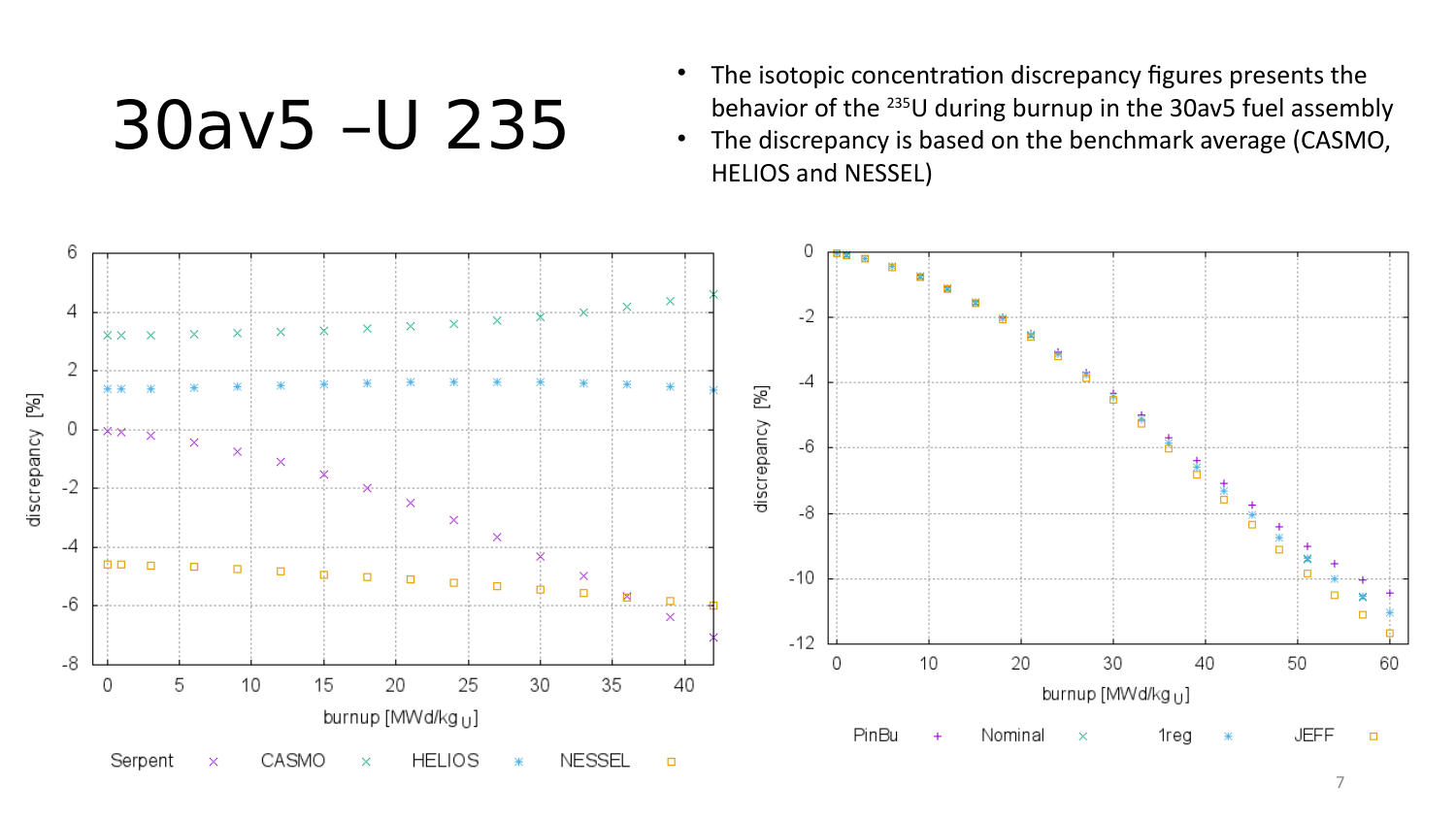#### 30av5 – Gd 157

- The isotopic concentration discrepancy figures presents the behavior of the 157Gd during burnup in the 30av5 fuel assembly
- The figure below shows the importance of more radial regions in gadolinium pins
- The discrepancy is based on the benchmark average (CASMO, HELIOS and NESSEL)



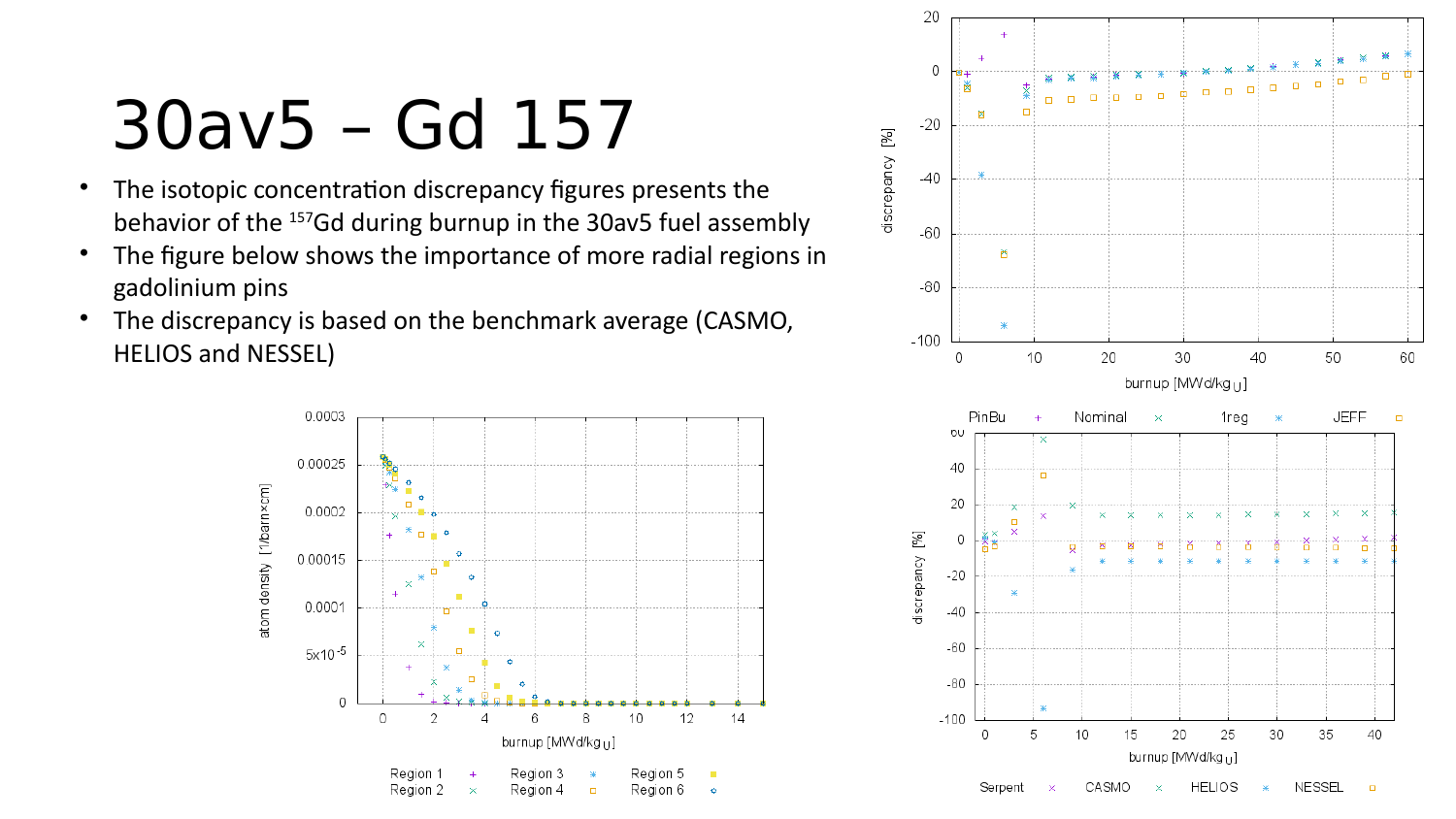30av5 – Sm149

- The isotopic concentration discrepancy figures presents the behavior of the 149Sm during burnup in the 30av5 fuel assembly
- The figures show that except NESSEL code, all code results are similar, and that the library selection impact significantly the results
- The discrepancy is based on the benchmark average (CASMO, HELIOS and NESSEL)

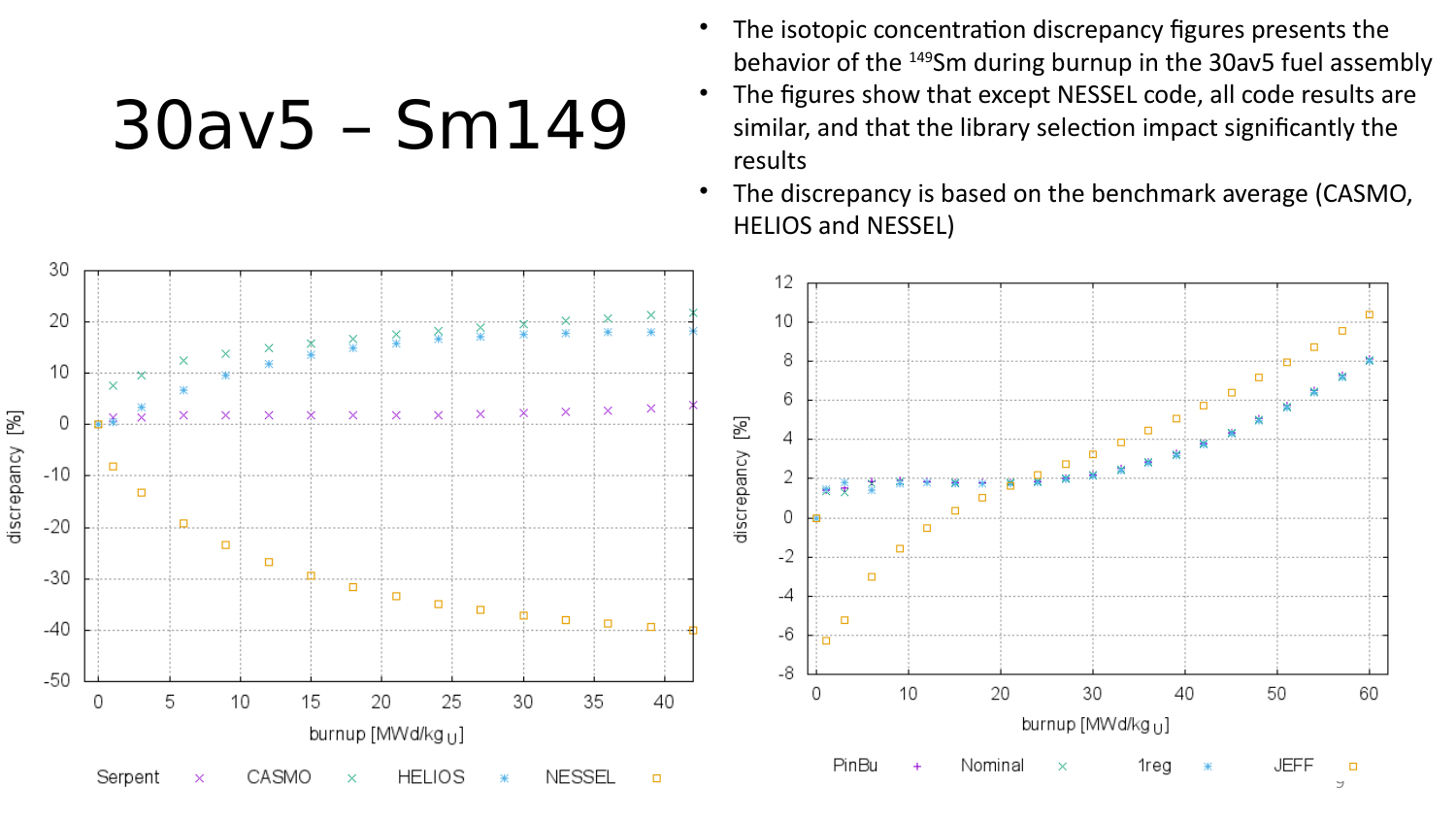#### Pu 239

- The isotopic concentration discrepancy figures presents the behavior of the 239Pu during burnup in the 30av5 fuel assembly
- The figures show that all code results are similar
- The discrepancy is based on the benchmark average (CASMO, HELIOS and NESSEL)

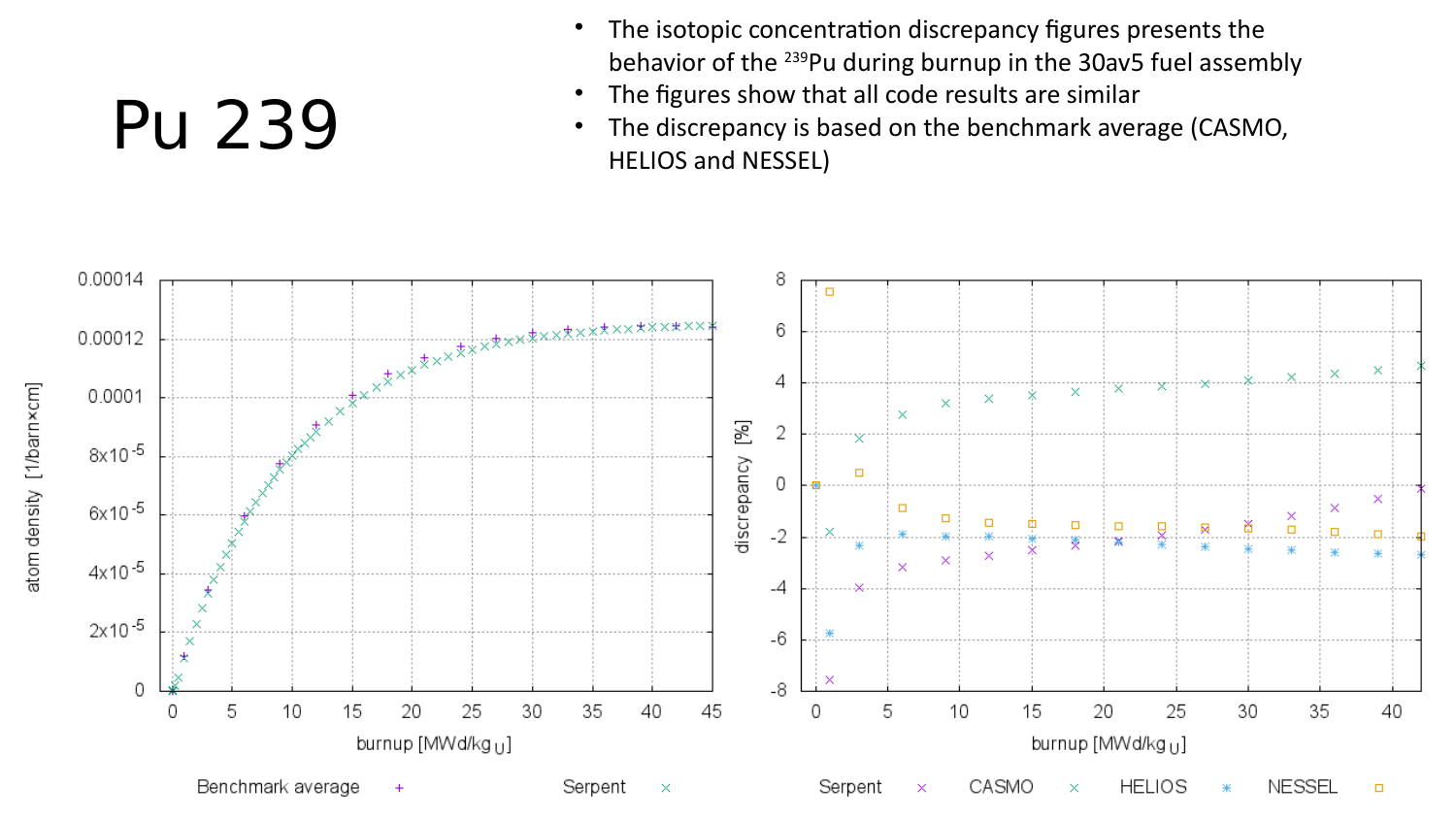- The isotopic concentration discrepancy figures presents the behavior of the 135Xe during burnup in the 30av5 fuel assembly
- The figures show that the Serpent values are slightly lower than the benchmark average but still closer than the NESSEL results
- The discrepancy is based on the benchmark average (CASMO, HELIOS and NESSEL)



Xe 135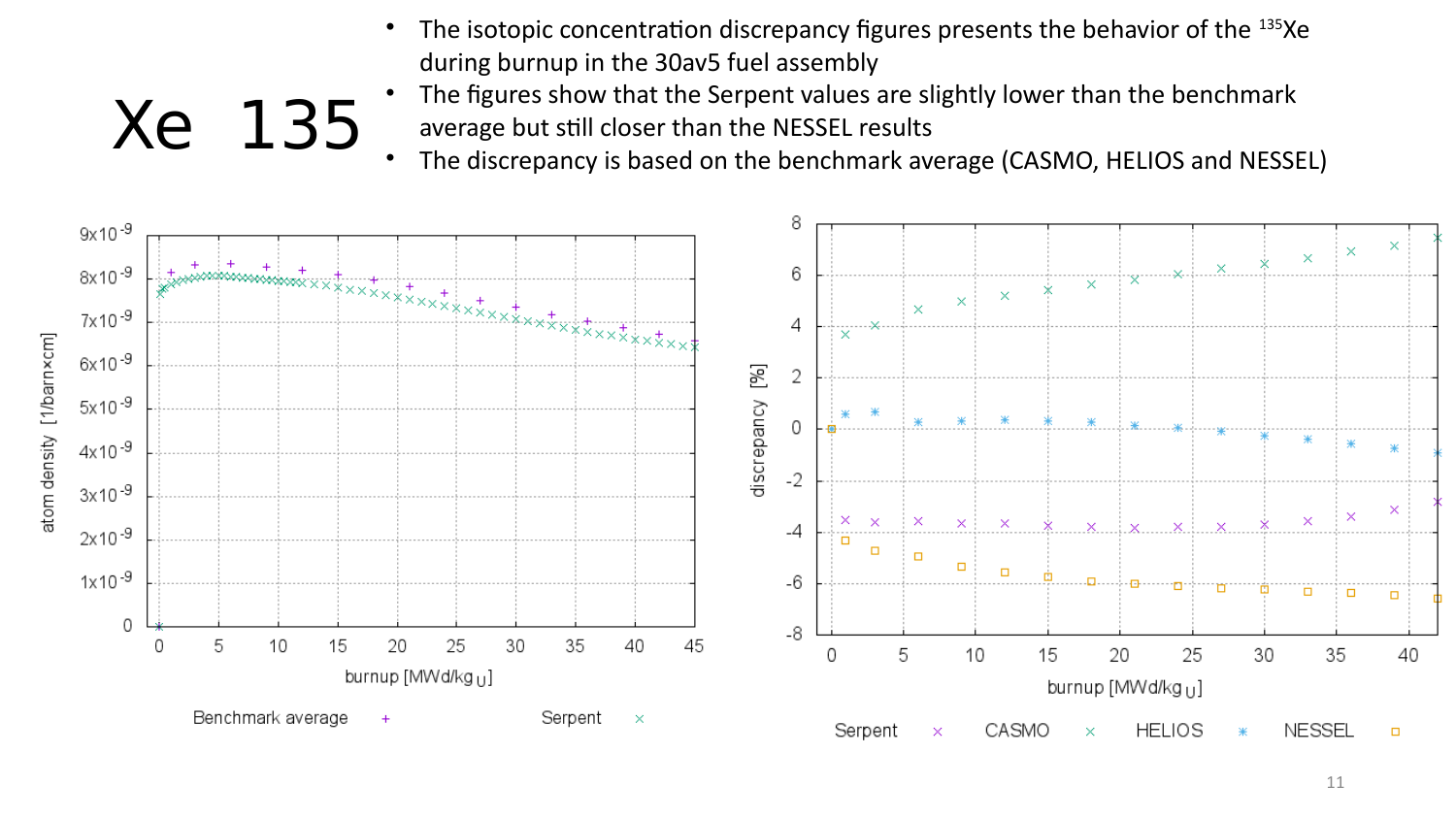# Cross section preparation using Serpent 2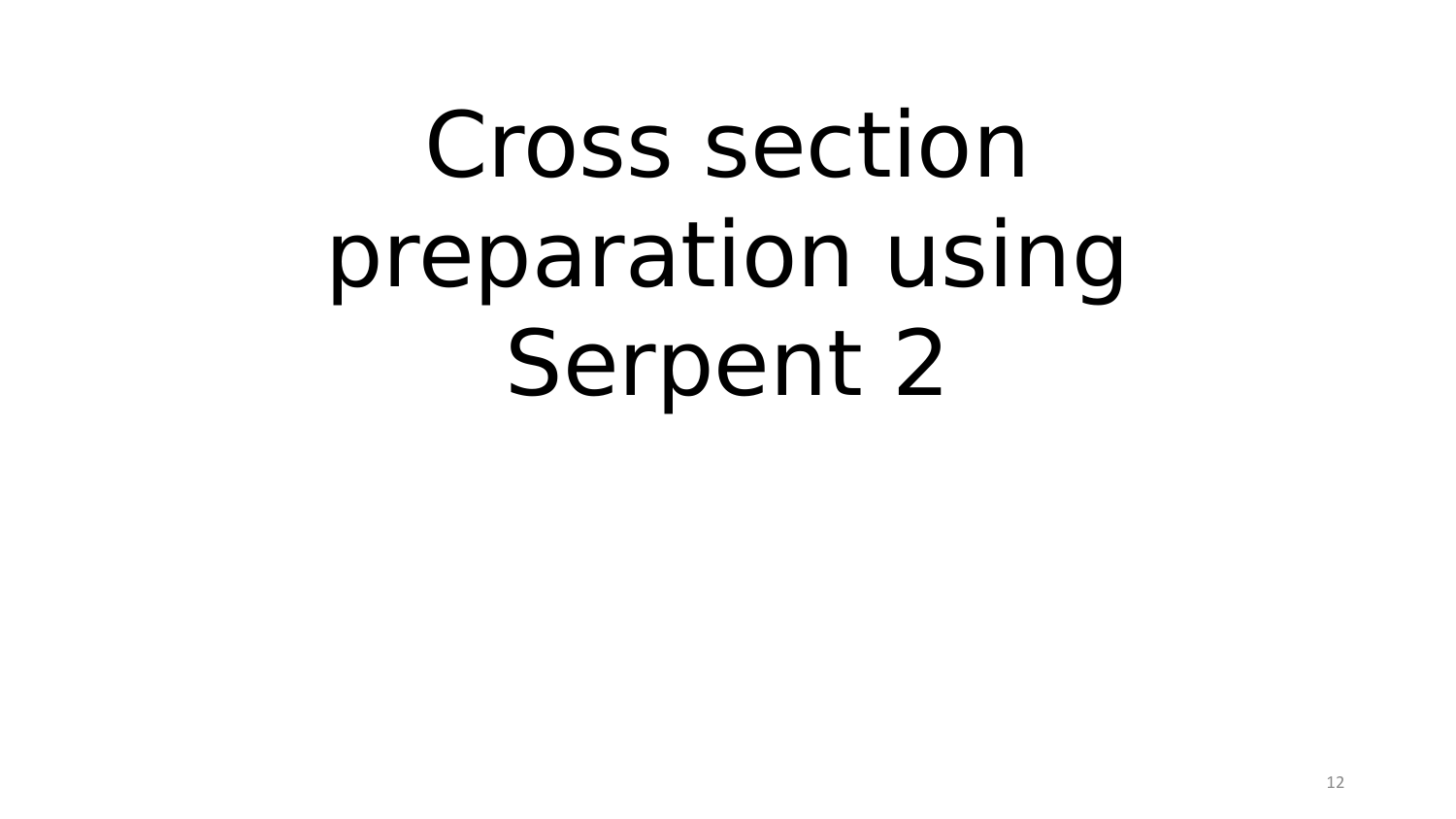#### Serpent to NESTLE

NESTLE is a few-group neutron difusion equation solver utilizing the nodal expansion method for eigenvalue, adjoint, fixed source steadystate and transient problems.

- Serpent  $\rightarrow$  group collapsed and node homogenized cross-sections
- NESTLE  $\rightarrow$  depletion calculation with thermal hydraulics feedback effects on fuel and moderator densities and temperatures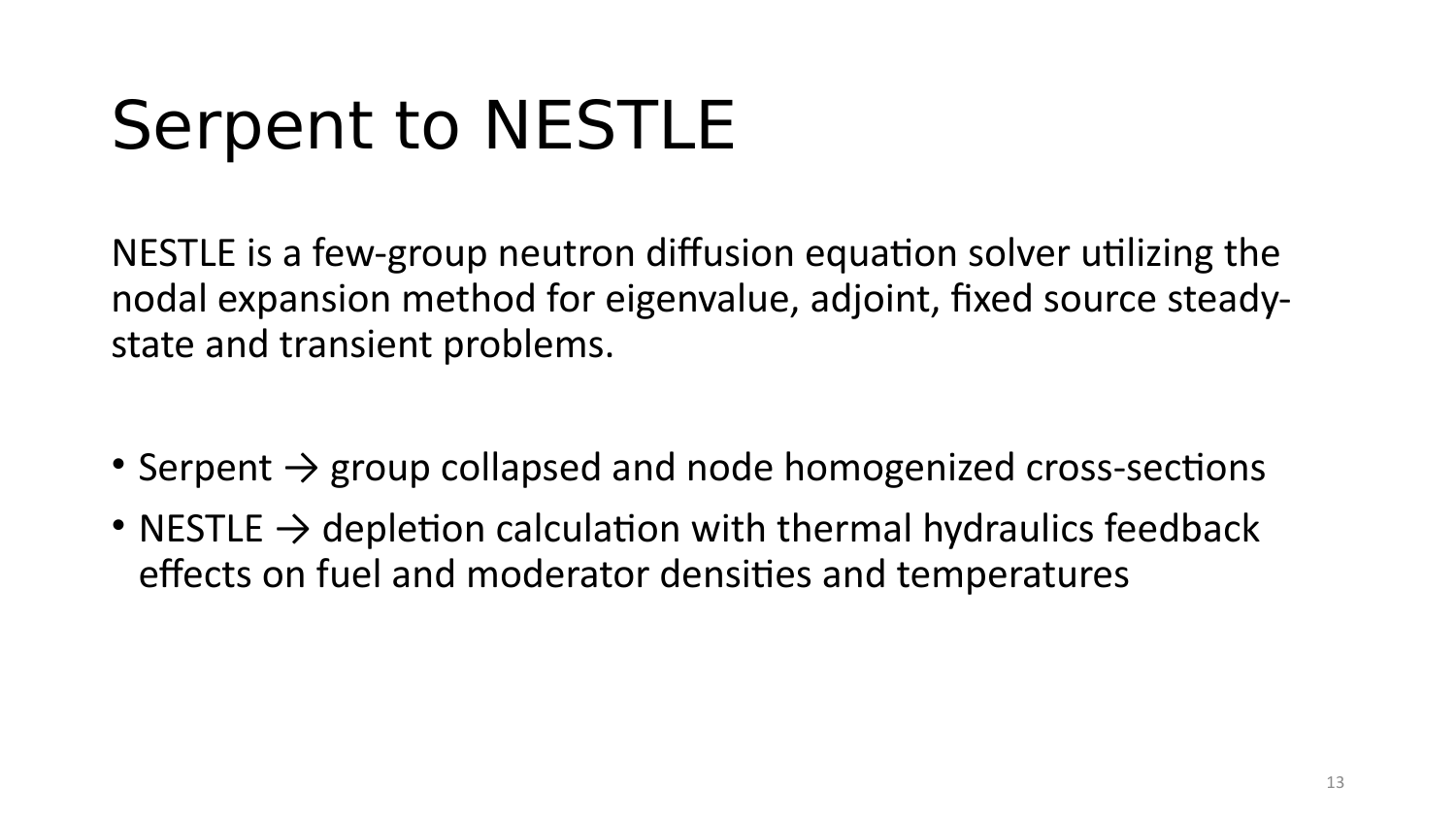# Motivation for NESTLE

- Fast full core calculations
- Thermal hydraulics feedback
- BWR or PWR
- Core follow of fuel cycle
- Detail simulation of real fuel cycle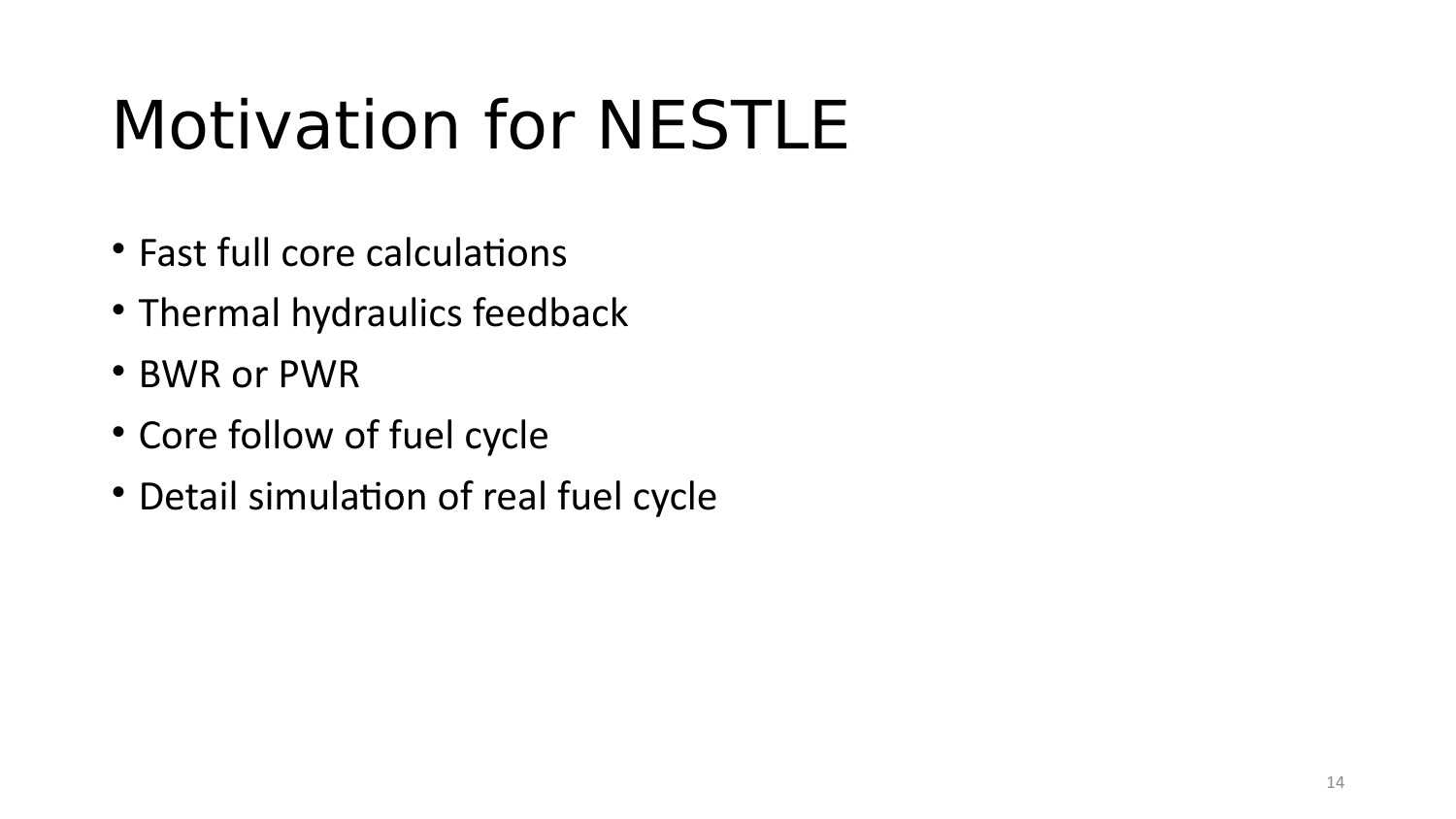#### Serpent code

- set gcu 0
- set fum 1
- ene 1 4 wms69
- surf 749 hexyc 0.0 0.0 11.8
- set adf 0 749 0 3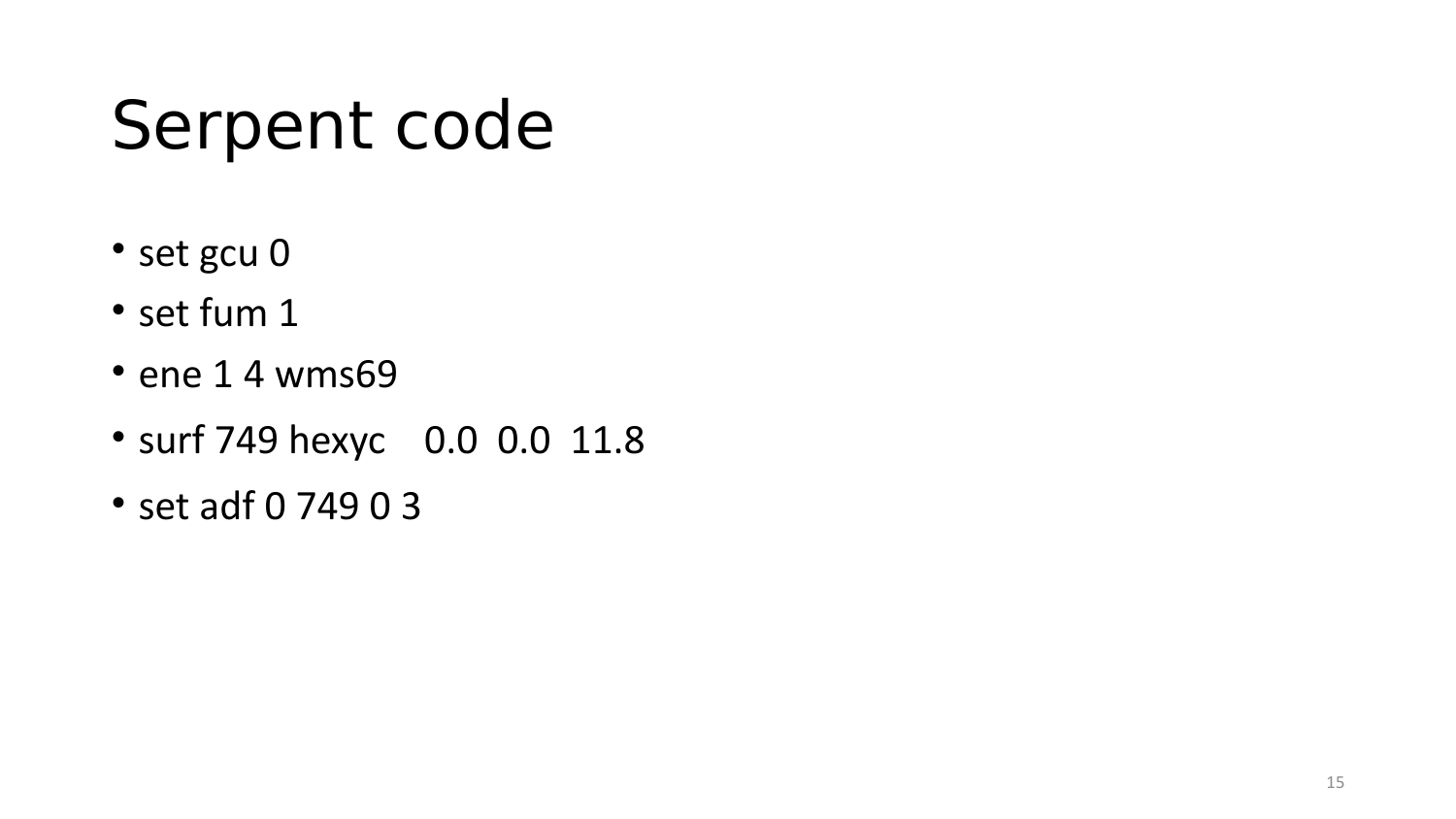#### Isotopes

- Concentration of listed isotopes were followed and than used in NESTLE.
	- 235U, 238U, 239Pu, 240Pu, 241Pu, 155Gd, 157Gd, 135Xe, 149Sm, 135I, 149Pm
- Calculation of fission product poison cross section (production of I-135, Xe-135, Pm-149 and Sm-149 and absorption of Xe-135 and Sm-149) was switched on by: set poi 1.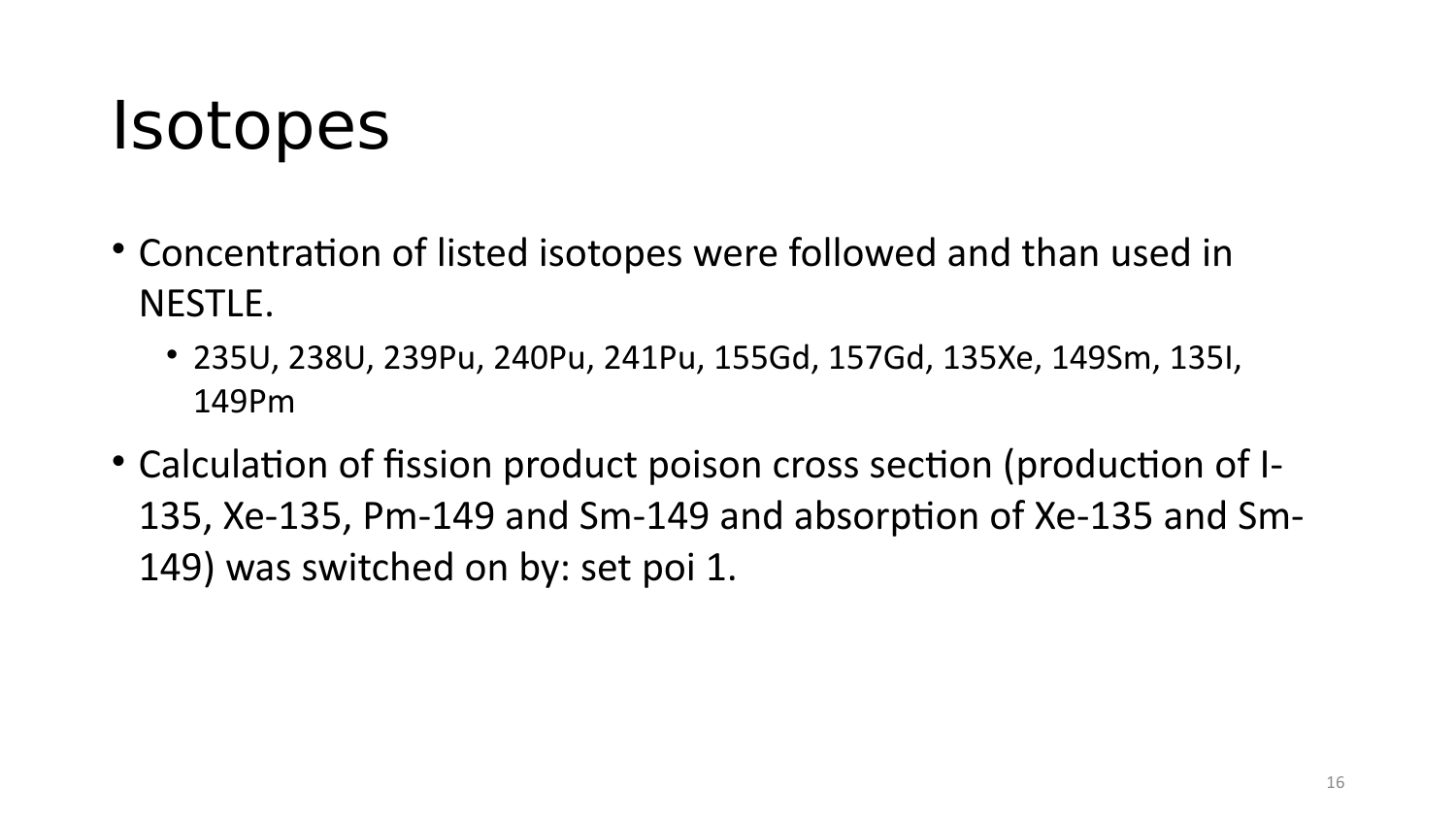## Memory optimalization

- Memory optimization was used to reduce memory requirements. Option 2 was selected by this line in source code set opti 2
- More about memory optimization and option number two is written in the Serpent forum.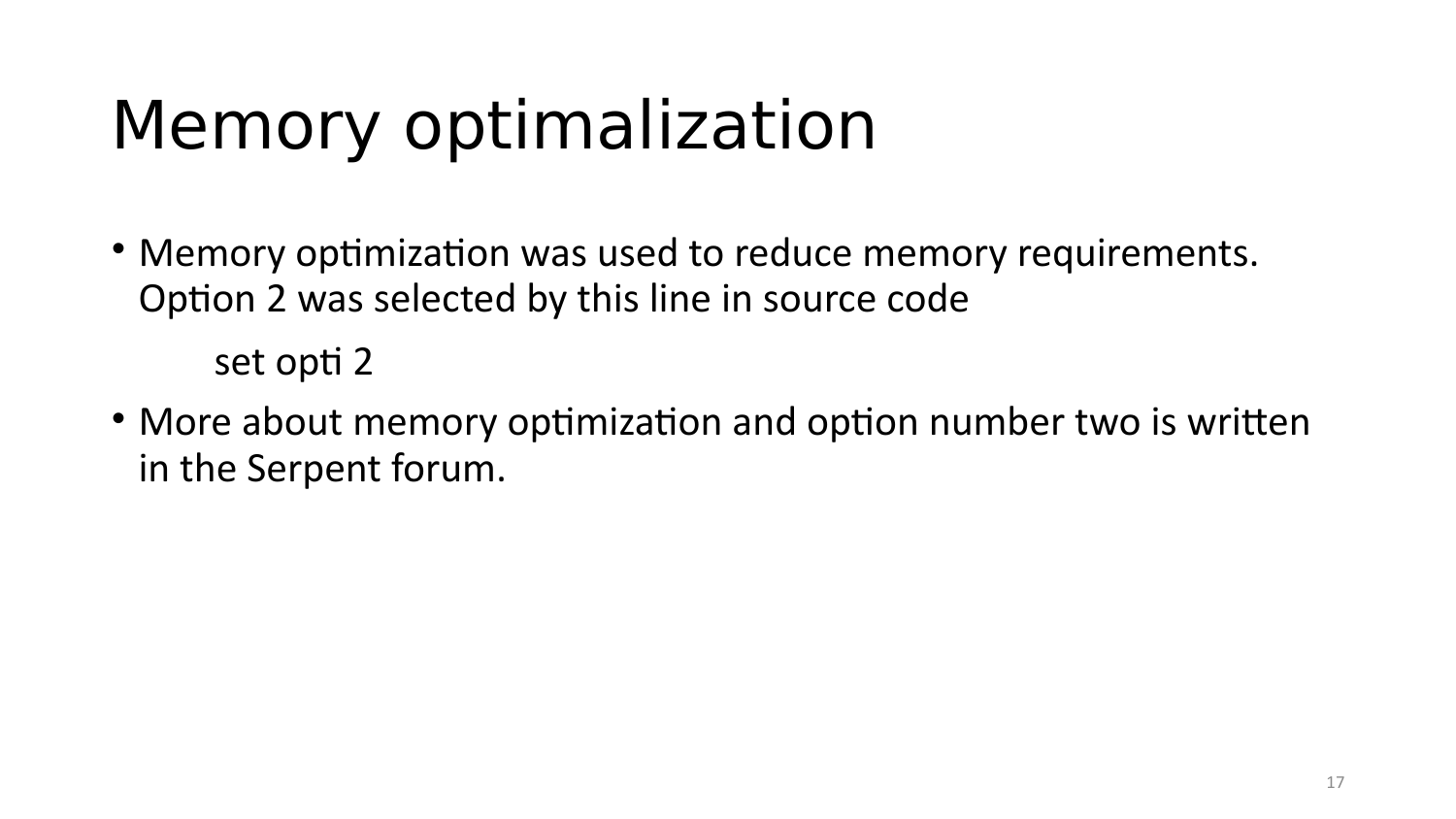#### Branches

| fuel temperature            | 300K    | 1005K               | 1800K      |
|-----------------------------|---------|---------------------|------------|
| soluble boron concentration | $0$ ppm | $525$ ppm $(3g/kg)$ | $1575$ ppm |
| coolant density             | $-15%$  | $0\%$               | $+15\%$    |
| coolant temperature         | 300 K   |                     | 900 K      |
| control rod                 | No      | upper part          | Lower part |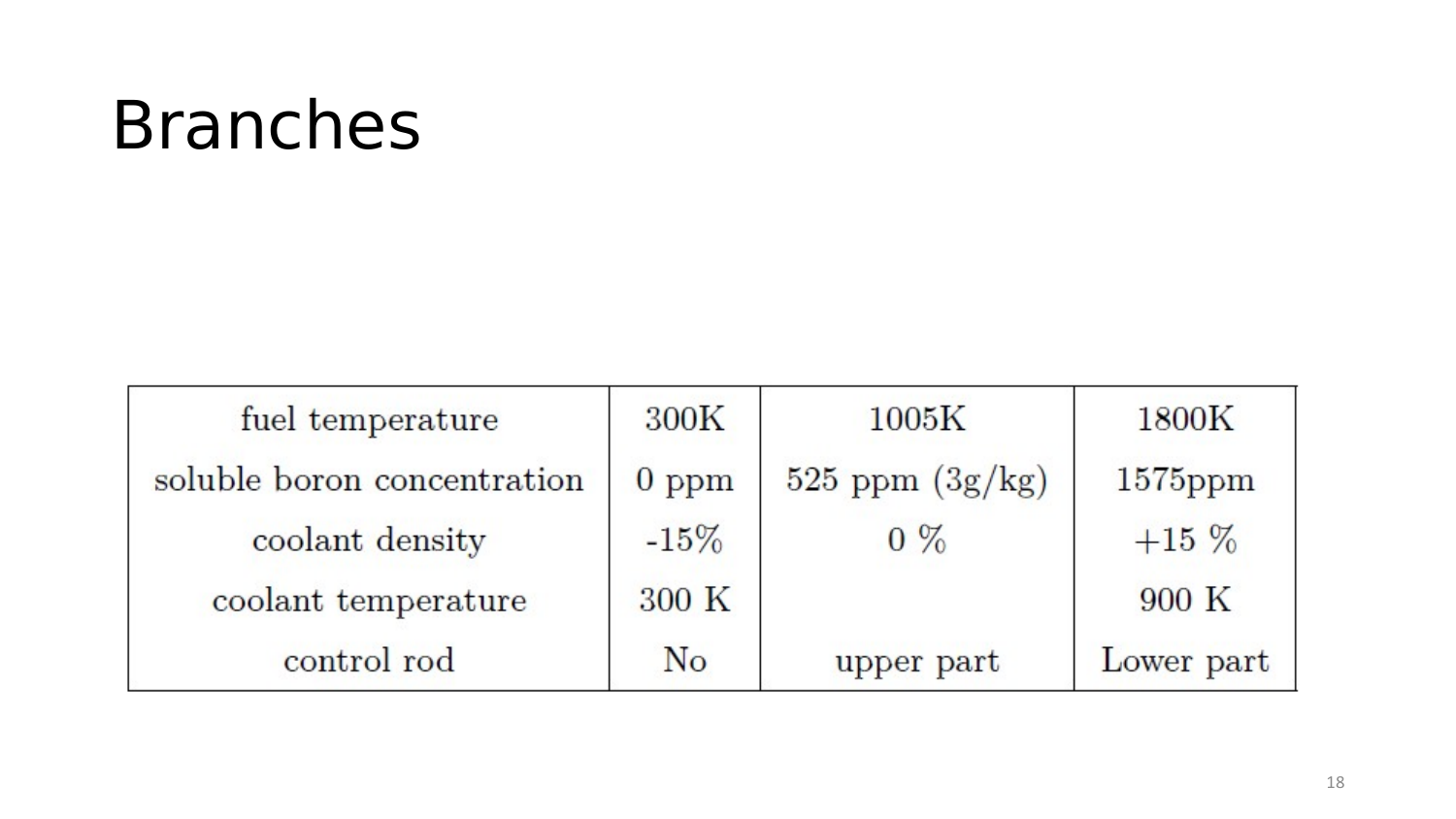#### Serpent to NESTLE

- Calculated data needs to be transferred to diferent file format, which can be used
- L2X is a python script and X2N is a FORTRAN code
- L2X is meant to read the SERPENT output files **\*res.m** and **\*dep.m,** extract the requisite data from these files, and put it into the XML.
- The X2N script is meant to provide some last pieces of information that X2N needs, but does not know.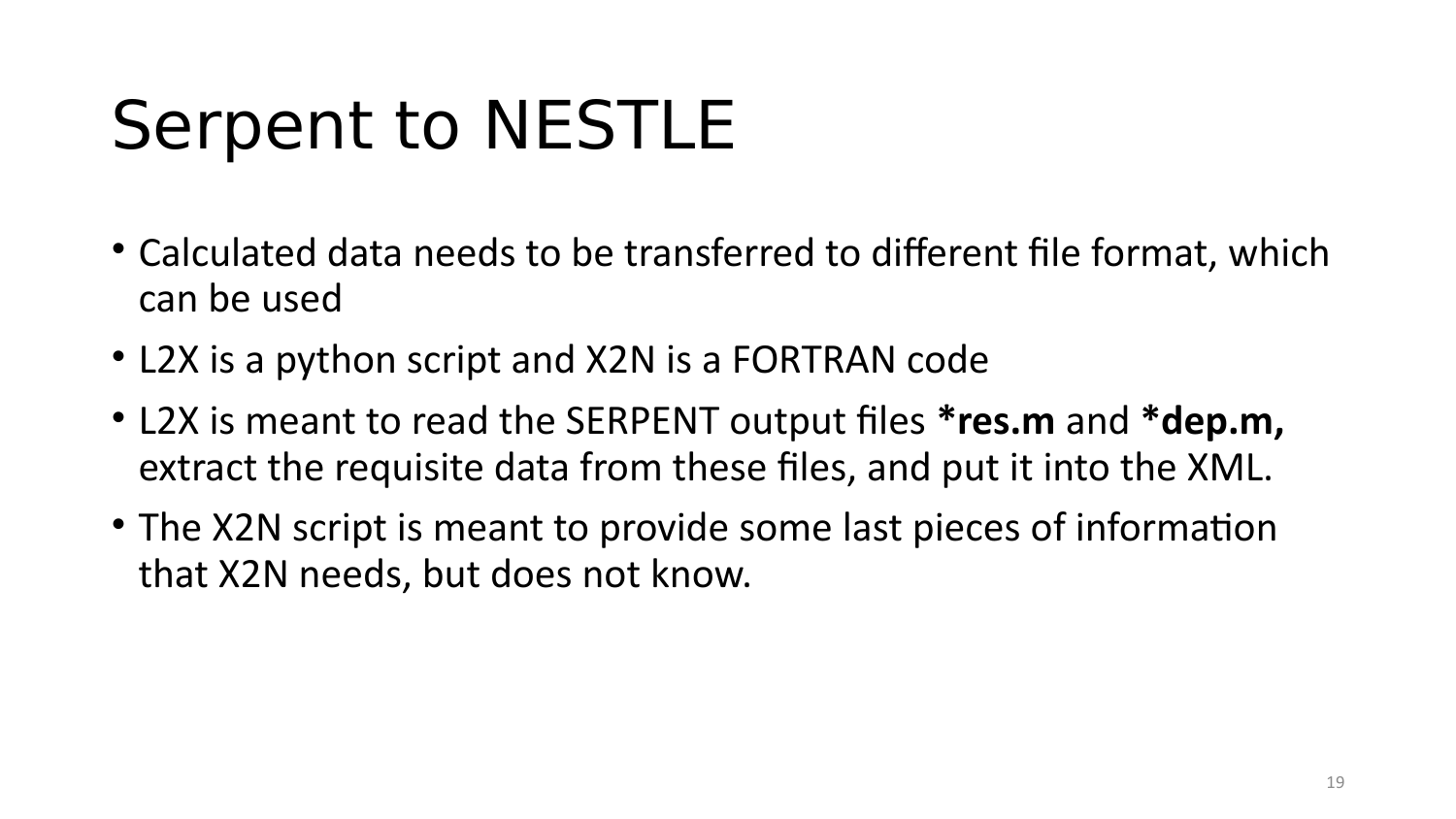# NESTLE results (work in progress)

- Keff and Isotopic concentration of FA
- Full core calculations
- Pin power and FA power calculation



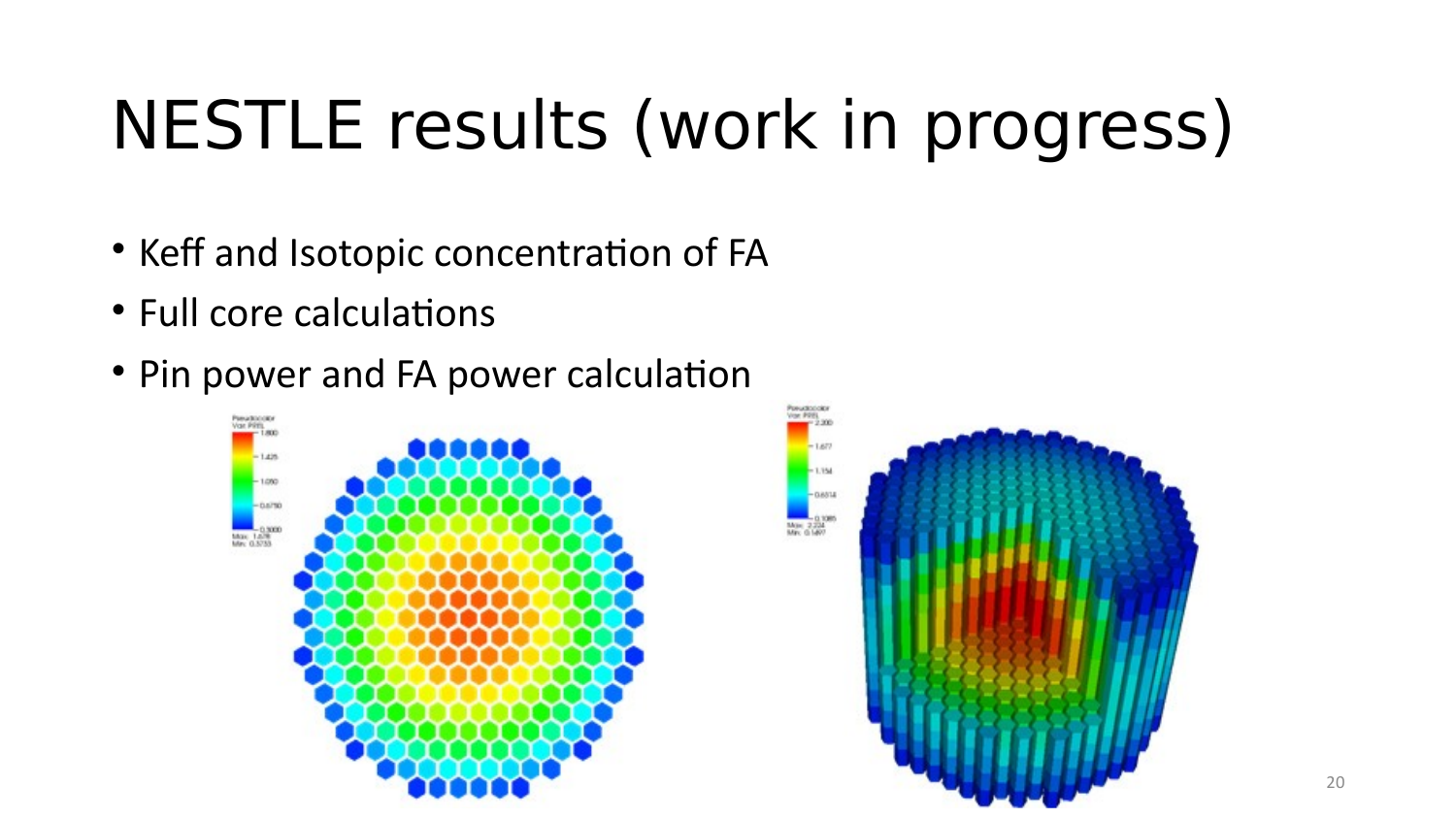## Conclusions

- The Serpent results are close to the benchmark average
- Library selection has a significant impact on the produced results
- Radial sections are very important for the gadolinium pins
- Isotopic concentrations are slightly different leading to the higher discrepancy at the EOC